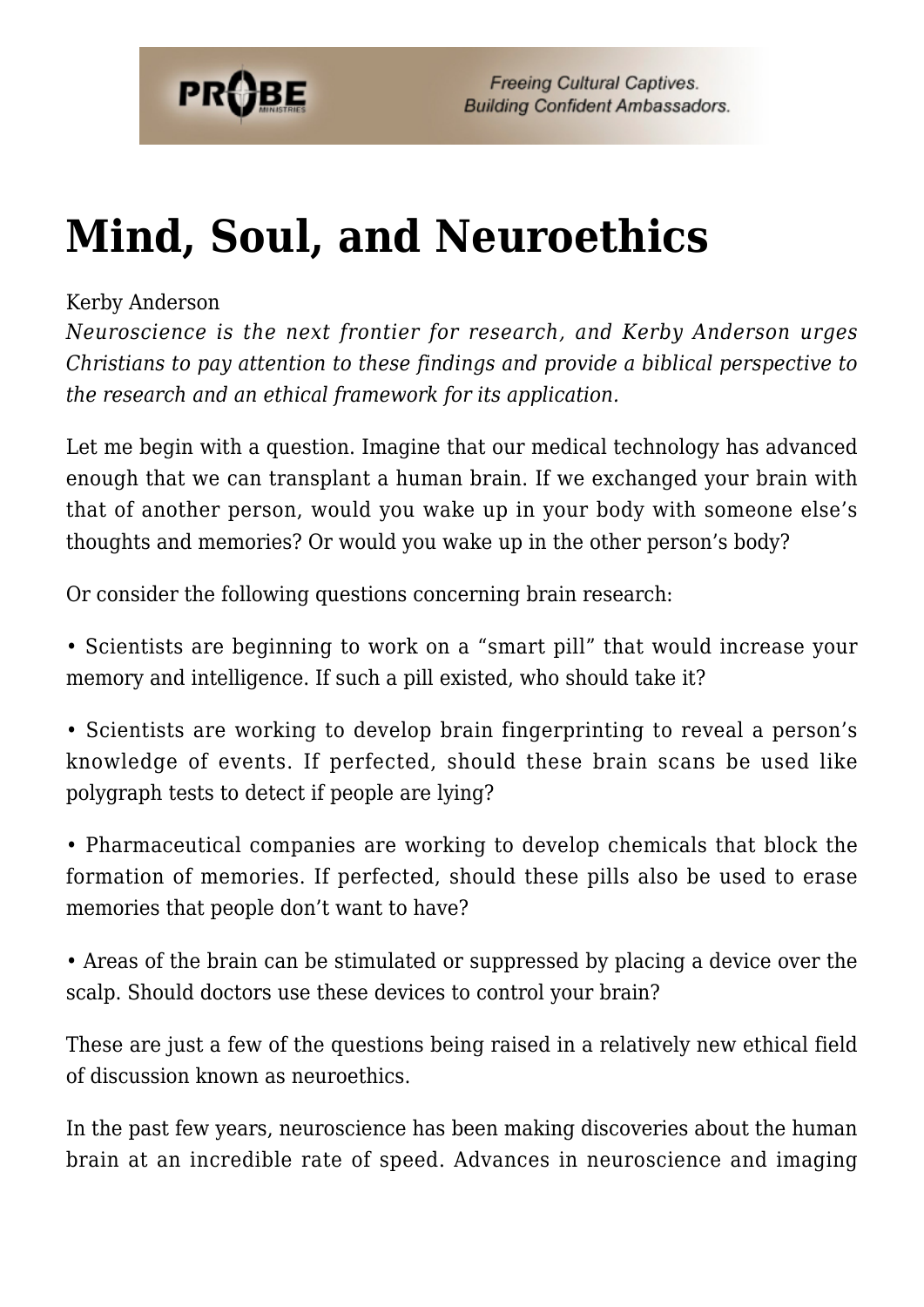

methods have made it possible to observe the brain more directly. And advances in neurosurgery have also made it possible to intervene more precisely and effectively.

This new arena of neuroethics is beginning to deal with the hard questions about our rapidly growing knowledge of the human brain and our ethical and social responsibilities concerning this new information. Doctors, scientists, lawyers, politicians, and theologians are all interested in neuroethics. But as you can see from the above examples, the implications of these concerns should extend to all of us since we will ultimately be affected by the moral and legal decisions concerning neuroscience.

In developing a Christian perspective on neuroethics, we should begin with a proper understanding of the mind and brain. Nearly all scientific investigation begins with the *a priori* assumption that we are material, not spiritual. Thus, scientists assume there is only a brain and not an immaterial mind. Put another way, they assume there is only a body and not a soul.

# **Dualism**

Are we merely a brain or are we both brain and mind? This is a fundamental question in science, philosophy, and theology. New advances in science seem to be challenging the notion that we are both mind and brain.

Most Christians are Cartesian dualists in that they believe that the soul inhabits the body. The name Cartesian dualism comes from the philosopher René Descartes who four hundred years ago argued that identity and thought were distinct. He is famous for the phrase, "I think, therefore I am." In other words, the fact that he could think about himself showed that there was something distinct from him. He was doing something with his brain, but he was also distinct from his brain because he was having thoughts.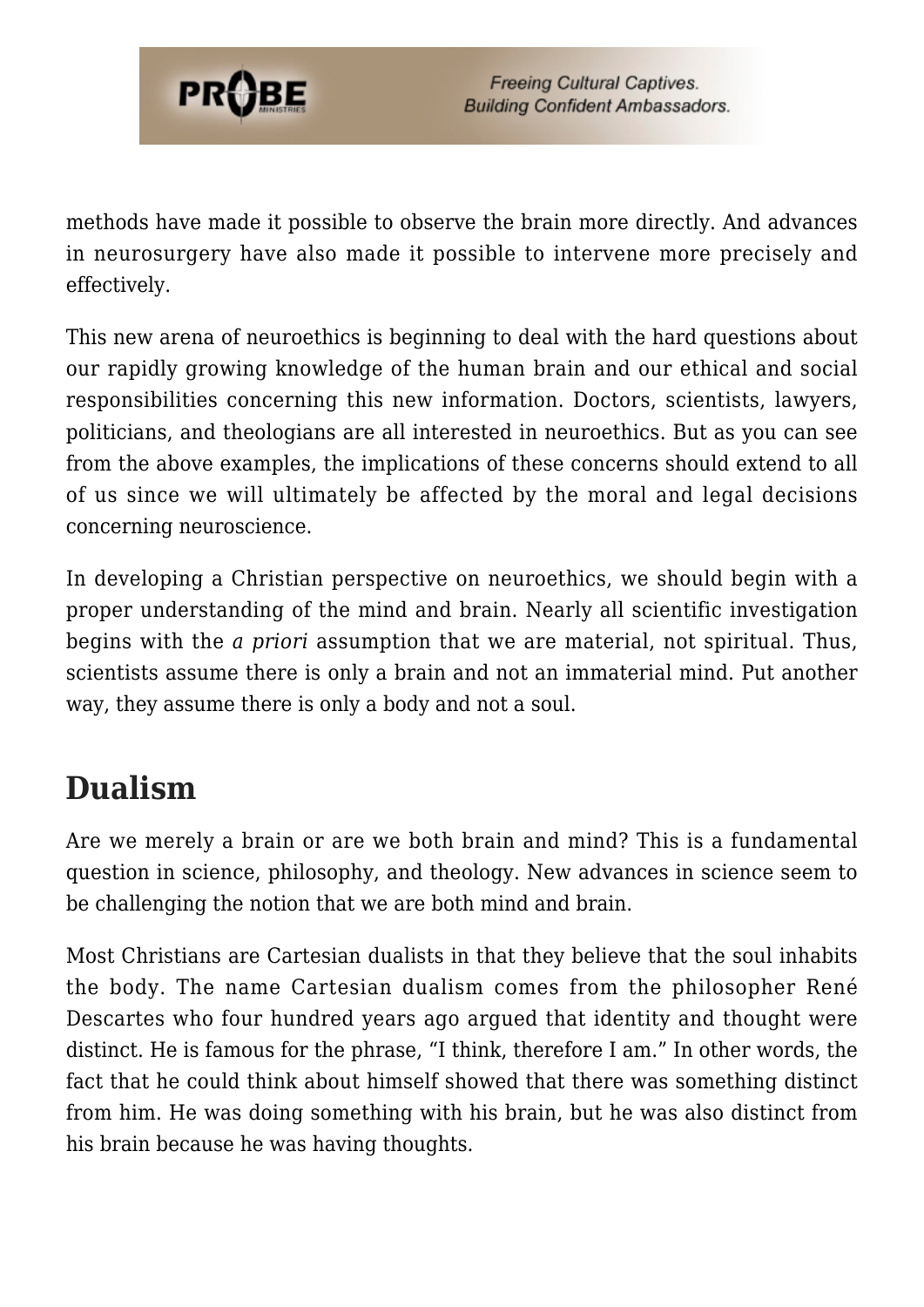

A quarter century ago, Probe Ministries published a book that showed that we are both mind and brain. The book, *The Mysterious Matter of Mind*, by Dr. Arthur C. Custance presented experimental evidence that led scientists to conclude that the mind is more than matter and more than a mere by-product of the brain. $\{1\}$ 

One of the most famous findings in this field involved the research of Wilder Penfield. Although he was born in the U.S., he did most of his research in Canada and was later celebrated as "the greatest living Canadian."

In 1961, Penfield reported a dramatic demonstration of the existence of a mind that is separate from the brain. He found that the mind acted independently of the brain under controlled experimental conditions. His subject was an epileptic patient who had part of the brain exposed. When Penfield used an electrode to stimulate a portion of the cortex, here is what he reported:

*When the neurosurgeon applies an electrode to the motor area of the patient's cerebral cortex causing the opposite hand to move, and when he asks the patient why he moved the hand, the response is: "I didn't do it. You made me do it." . . . It may be said that the patient thinks of himself as having an existence separate from his body.*

*Once when I warned a patient of my intention to stimulate the motor area of the cortex, and challenged him to keep his hand from moving when the electrode was applied, he seized it with the other hand and struggled to hold still. Thus, one hand, under the control of the right hemisphere driven by the electrode, and the other hand, which he controlled through the left hemisphere, were caused to struggle against each other. Behind the "brain action" of one hemisphere was the patient's mind. Behind the action of the other hemisphere was the electrode[.{2}](#page-7-1)*

This experiment (and others like it) demonstrates that there is both a mind and brain. Mind is more than just merely a by product of the brain.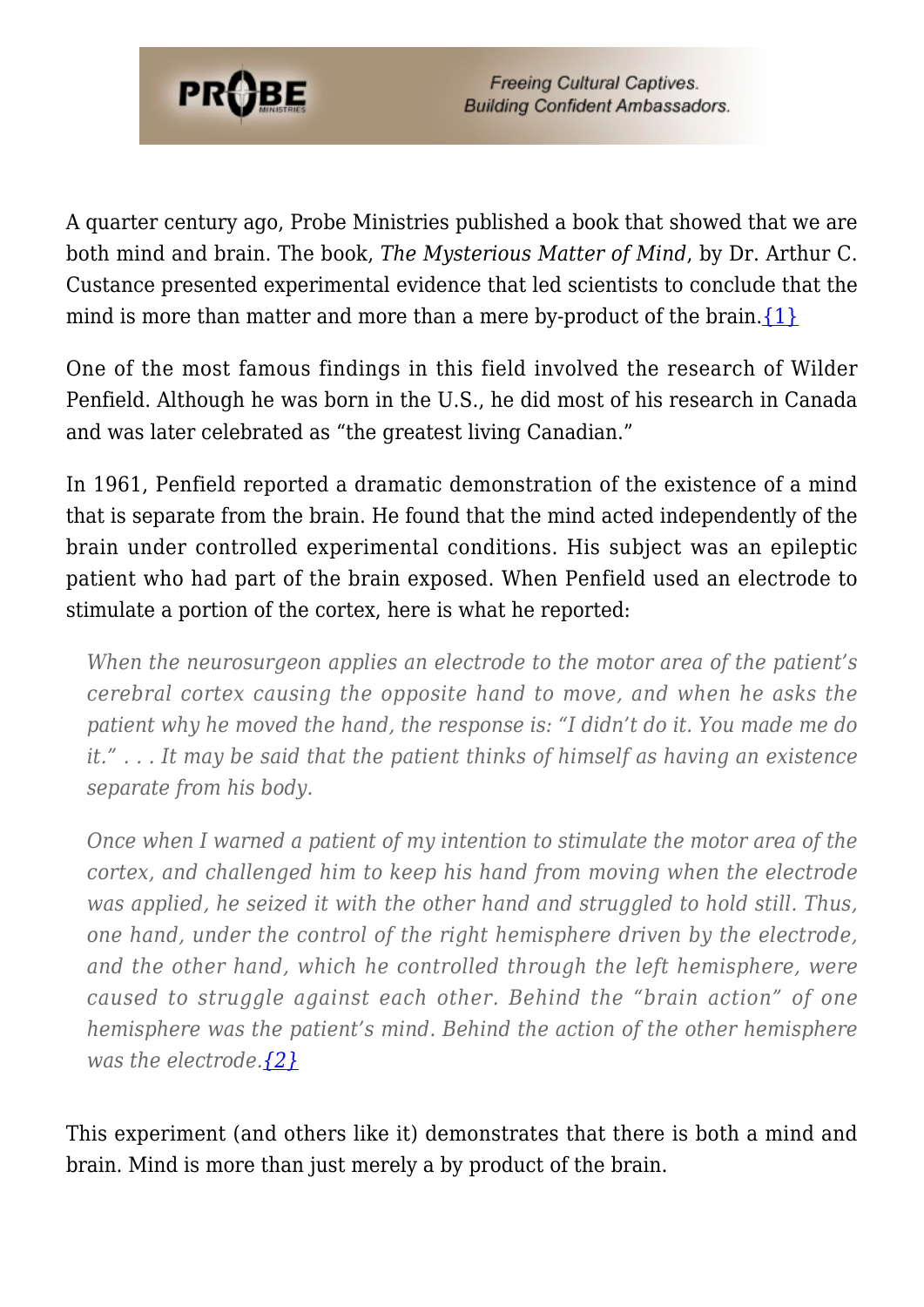

### **Neuroscience: Opportunities and Challenges**

Neuroscience has been making discoveries about the human brain at an incredible rate of speed, and this provides both new opportunities and major ethical challenges. For example, existing brain imaging methods provide scientists with some very powerful tools to discover the structure and function of the human brain. These tools can detect various brain abnormalities. They can also help in the diagnosis of various neurological disorders.

Scientists have also been using these brain imaging machines to study emotions, language, and even our perceptions. It is possible that eventually these machines could even be used to read our thoughts and memories.

Scientists who have developed a brain fingerprinting machine believe they will be able to determine a person's knowledge of events. By measuring electrical activity within the brain, they can see the response of a person to certain stimuli (words, sounds, pictures). Analysis of these responses might be helpful in various investigations.

Sometimes crime investigators use a polygraph machine to detect lies. But these devices are not completely foolproof. Scientists believe they might be able someday to develop accurate readings from functional magnetic resonance imaging (fMRI) to determine whether a person is telling the truth.

What are the implications of this? Is it possible that one day people who are suspected of a crime will be required to submit to a brain scan? Could brain scans be used to determine high-risk employees, potential criminals, even terrorists? For now, this is mere speculation, but neuroscience may force us to deal with these questions in the future.

Some have even speculated that measurements from these machines could help in distinguishing true memories from false memories. In some experiments, certain areas of the brain appear to respond differently to true memories and false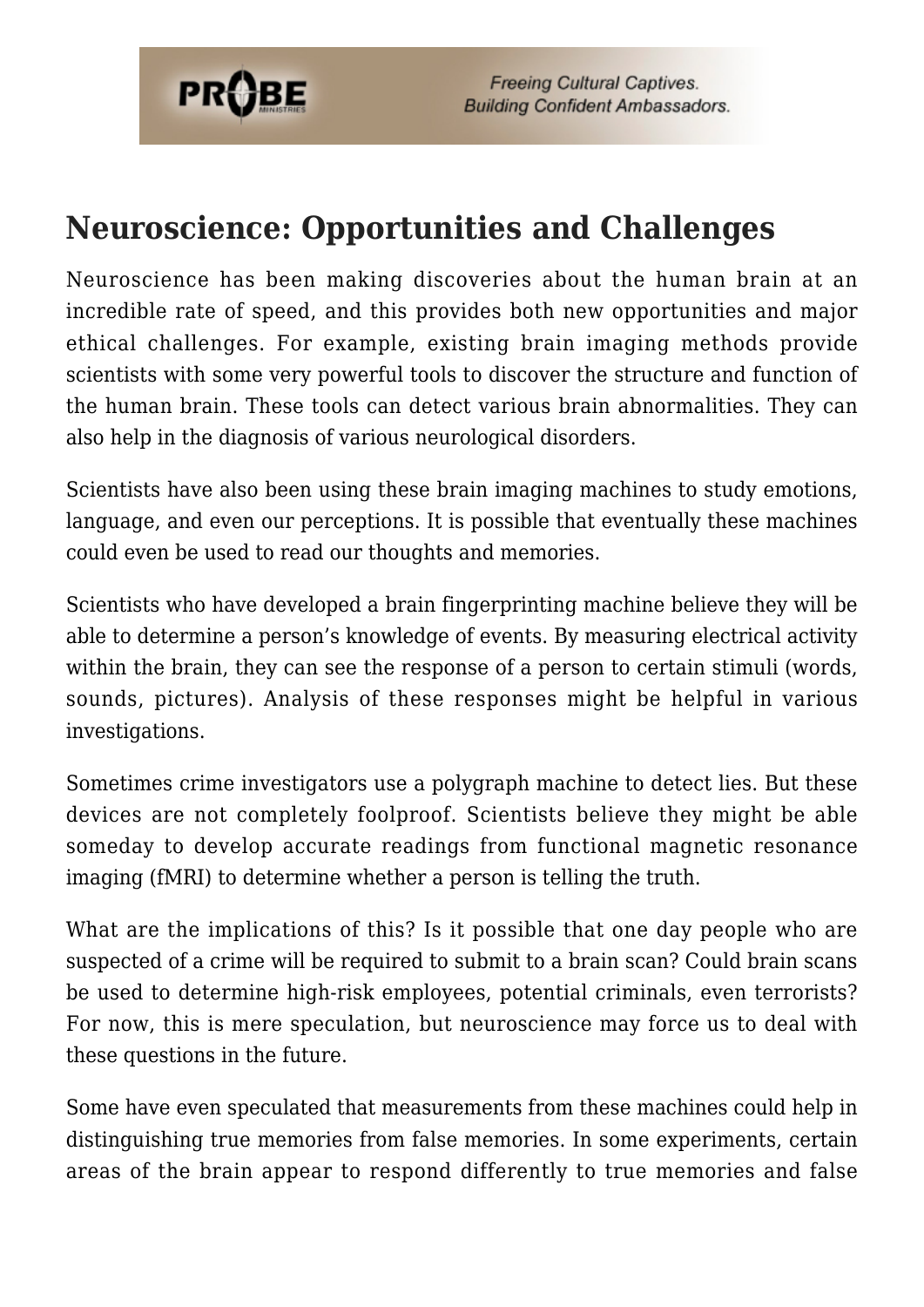

#### memories.

Could brain scans be used to predict certain neurological disorders? Scientists using fMRI have found that people with schizophrenia have different sizes of key brain structures (e.g., larger lateral ventricles, reduced hippocampus, etc.) than those people without this mental disorder. Many of the ethical questions already surrounding the use of genetic screening would no doubt surface with the application of brain scans that would screen for neurological disorders.

A related question in this growing field of neuroethics is the use of mood altering drugs. Psychopharmacology has already provided pills to treat depression, anxiety, and even attention deficit disorder. Future development in this area will no doubt yield other mood-altering and brain-altering drugs.

In the future, it might be possible to genetically engineer drugs or even genetically engineer human beings to treat and even cure mental disorders. This same technology might also allow scientists to increase memory and perhaps even increase intelligence. For now, the idea of a smart pill is just science fiction. But what if we develop such a medicine? Who should get the pill? Under what conditions would it be administered? These are all questions for the twenty-first century in this growing field of neuroethics.

### **Erasing Memories**

In the film *Eternal Sunshine of the Spotless Mind*, a couple (played by Jim Carrey and Kate Winslet) undergo a brain procedure that allows them to erase each other from their memories because their relationship has turned sour. The story develops when Joel discovers that his girlfriend, Clementine, has undergone a psychiatrist's experimental procedure which removes him from her mind. Joel then decides to undergo the same procedure. In the process, however, he rekindles his love for her.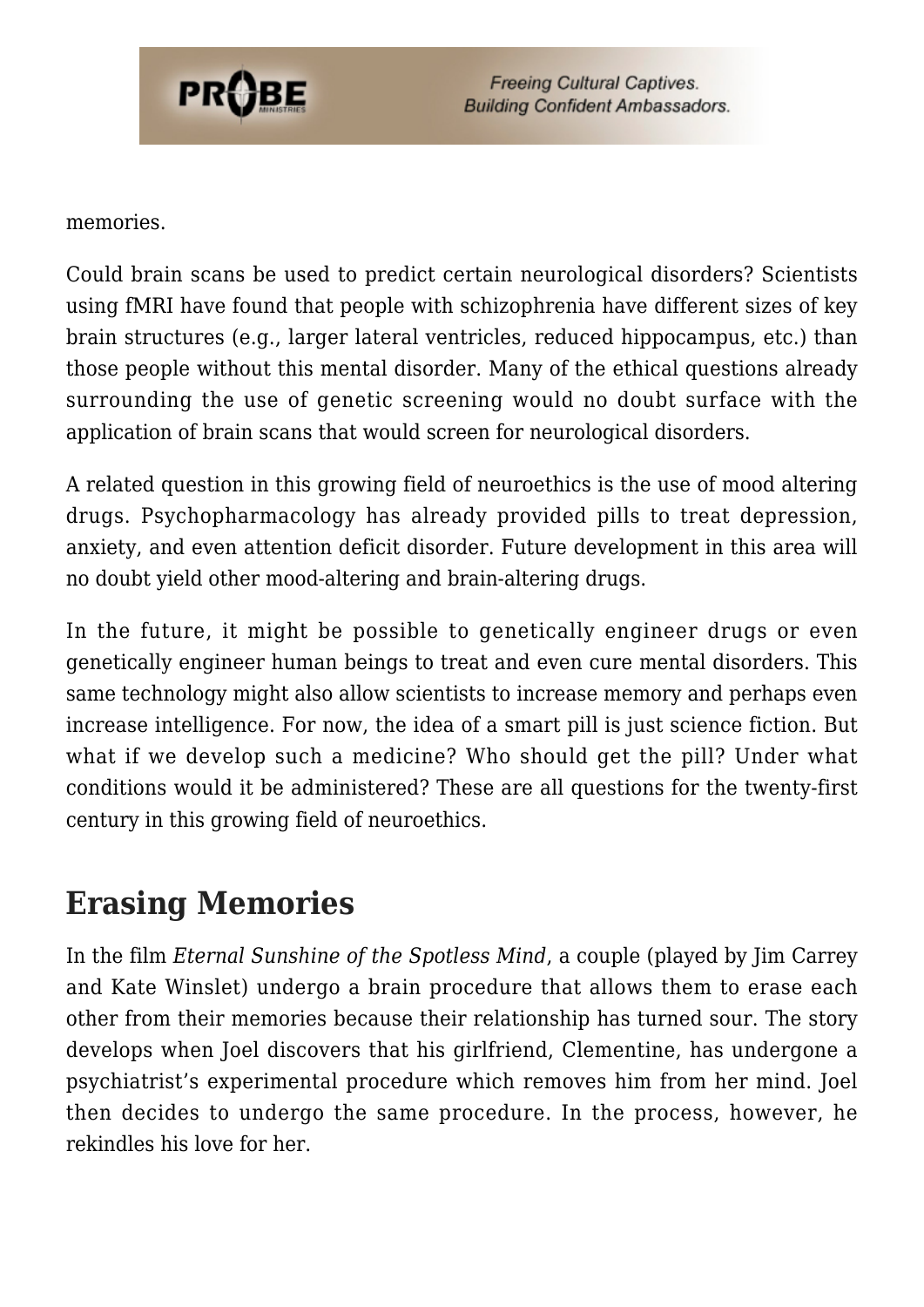

Although the film is science fiction and essentially a thought experiment, erasing memories is something scientists are pursuing right now. They are already testing a pill that, when given after a traumatic event, seems to make resulting memories less intense. The pill appears to blunt memory formation and could be very useful as a treatment. For example, this pill could be used if a person experiences a horrible event (such as a rape or witness to a murder). It would also be helpful to those who have endured an earthquake, hurricane, or tsunami.

Doctors also believe that it would help victims of post-traumatic stress disorder (PTSD). This was a problem first recognized in the Vietnam War and a disorder diagnosed in men and women who have been serving in Iraq and Afghanistan. Those affected often experience mental symptoms (flashbacks) and physical symptoms.

When a traumatic event occurs, the brain is flooded with stress hormones (such as adrenalin) that actually store these memories in different ways than the manner in which memories are normally preserved. These memories seem to be stored in our brain's hard drive, and therefore seem nearly impossible to erase.

The new pills are a class of drugs known as beta blockers which can cross the blood-brain barrier. They can actually dull the impact of the memory formation by getting to the place where stress hormones work to form these traumatic memories. Scientists believe that they can not only blunt the impact of these memories, they might even prevent PTSD. Some physicians believe it might be possible to cure PTSD by triggering these memories and then administering this new drug to eliminate them.

Not everyone is excited about the prospects of erasing memories. Already we have a variety of drugs that can alter a person's personality. Antidepressants and tranquilizers are used by millions of people every day. Antipsychotic drugs are used to treat people with such mental disorders as schizophrenia. Erasing a person's memory with certain drugs would certainly change their personality.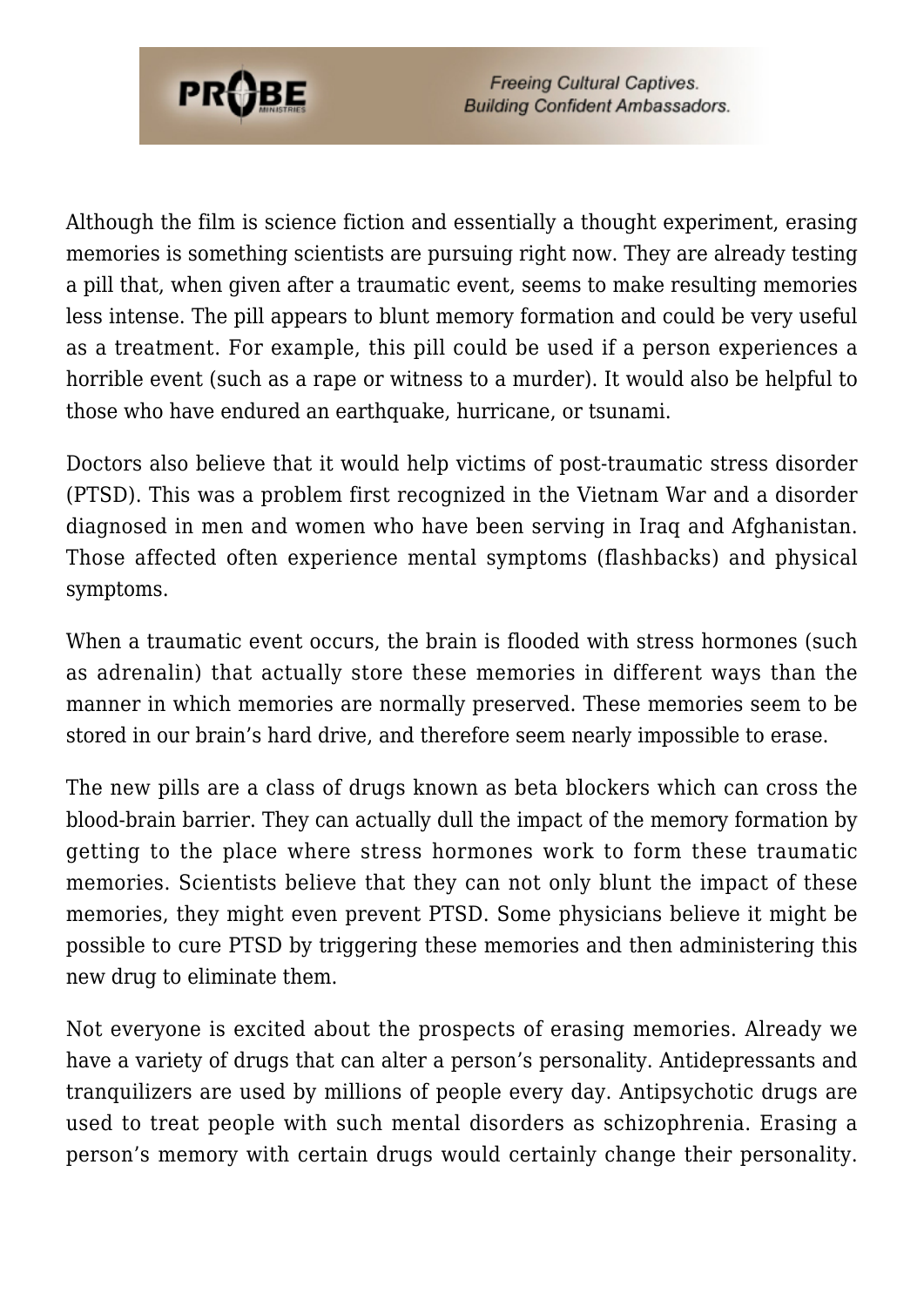

Would that change always be for the better?

When researchers working in the area of erasing memories were asked to testify before the President's Council on Bioethics, there was deep concern. Chairman Leon Kass argued that painful memories serve a purpose and are part of the human experience.

## **Biblical Perspective**

Advances in the field of neuroscience certainly raise new ethical dilemmas for the twenty-first century. But they also challenge the biblical understanding of human nature. Neuroscience is beginning to explain a great deal of human behavior by mapping the human brain. Scientists are locating regions that influence personality, character, and even spirituality. Does this challenge the concept of Cartesian dualism? Can we explain mind as merely a by-product of brain?

One researcher in this field thinks the research does challenge this biblical foundation. She says you "can still believe in what Arthur Koestler called 'the ghost in the machine'." But she concludes that "as neuroscience begins to reveal the mechanisms of personality, character, and even sense of spirituality, this Cartesian line of interpretation becomes strained. If these are all features of the machine, why have a ghost at all? By raising questions like this, it seems likely that neuroscience will pose a far more fundamental challenge to religion than evolutionary biology."{3}

So if you think evolution has been a challenge to Christianity, just wait until the findings of neuroscience reach the society at large. There are large and significant issues that need to be addressed. So what is a Christian perspective on these issues of mind/brain and body/soul?

First, the Bible teaches that when the soul leaves the body, the body is dead (James 2:26). And if the soul returns to the body, the whole person comes back to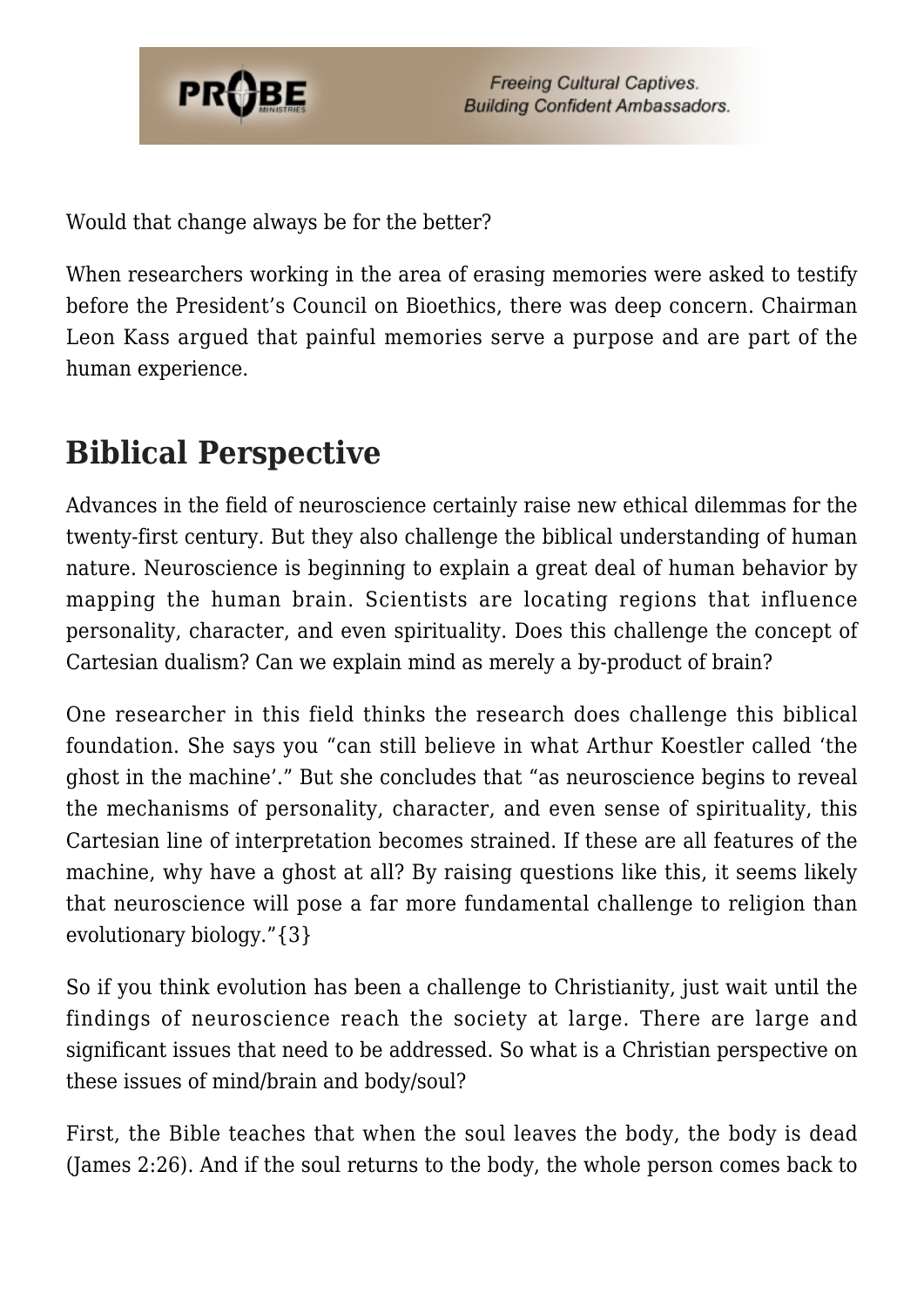

life (Luke 8:55). This dual nature of the body and soul is documented in many passages of Scripture (Matt. 26:41; Rom. 8:10; 1 Cor. 5:5; 6:17, 20; 7:34; 2 Cor. 7:1; Gal. 5:17).

Second, the New Testament also talks about the resurrection of the body, and Paul elaborates on the nature of this body (1 Cor. 15:35-44). We have the most complete picture of this resurrection body by observing what the Bible tells us about Jesus Christ after His resurrection. Paul tells us this is the body we will have (Phil. 3:20-21).

This resurrection body of Jesus Christ was able to freely pass through physical barriers (walls, locked doors). But it could also be examined for purposes of identification. It is a body that is able to communicate with the physical world (can be seen, heard, felt). Likewise, we can anticipate that our bodies will be able to share a meal and then disappear only to reappear in another location. It will also be a body that can act upon the physical world by moving objects, going for a walk, even starting a fire.

The Bible teaches that we are more than matter. We are both body and soul, mind and brain. Neuroscience is the next frontier for research, and Christians must pay attention to these findings and provide a biblical perspective to the research and an ethical framework for its application.

### **Notes**

<span id="page-7-0"></span>1. Arthur C. Custance, *The Mysterious Matter of Mind* (Grand Rapids: Zondervan/Probe, 1980).

<span id="page-7-1"></span>2. Wilder Penfield, in the "Control of the Mind" Symposium, held at the University of California Medical Center, San Francisco, 1961, quoted in Arthur Koestler, *Ghost in the Machine* (London: Hutchison Publishing Group, 1967), 203-4.

3. Martha J. Farah, "Neuroethics," Op-Ed, American Medical Association,